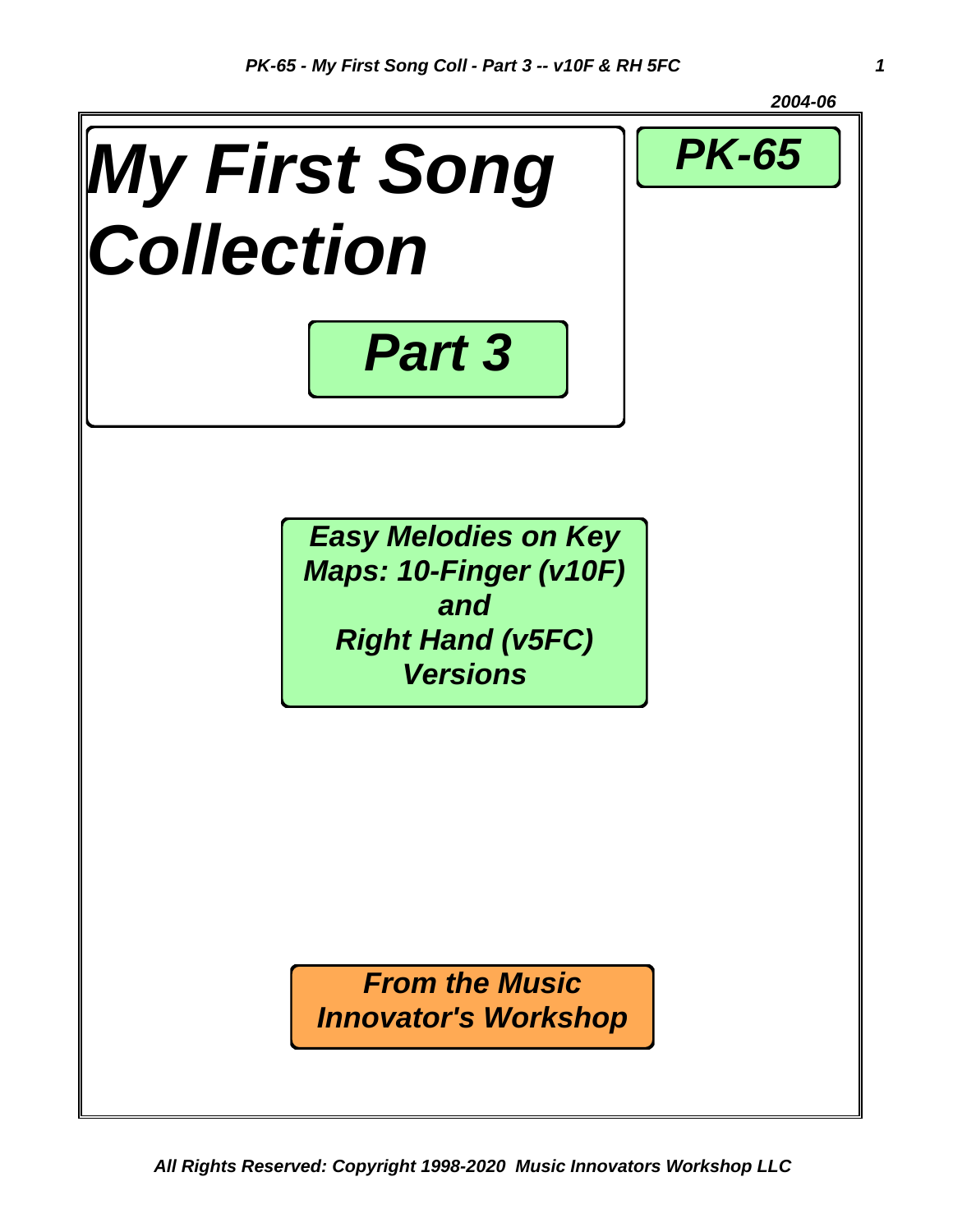# *Contents*

| <b>Alphabet Song</b>                    | 3  |
|-----------------------------------------|----|
| <b>This Old Man</b>                     | 4  |
| <b>Bingo</b>                            | 5  |
| <b>Yankee Doodle</b>                    | 6  |
| <b>Oh, My Darling Clementine</b>        | 8  |
| <b>Eensy, Weensy Spider</b>             | 9  |
| If You're Happy and You Know It         | 10 |
| <b>Home on the Range</b>                | 12 |
| For He's a Jolly Good Fellow            | 13 |
| <b>Polly Wolly Doodle</b>               | 14 |
| Oh, Susanna                             | 16 |
| <b>Skip to my Lou</b>                   | 18 |
| She'll Be Comin' 'Round the Mountain 20 |    |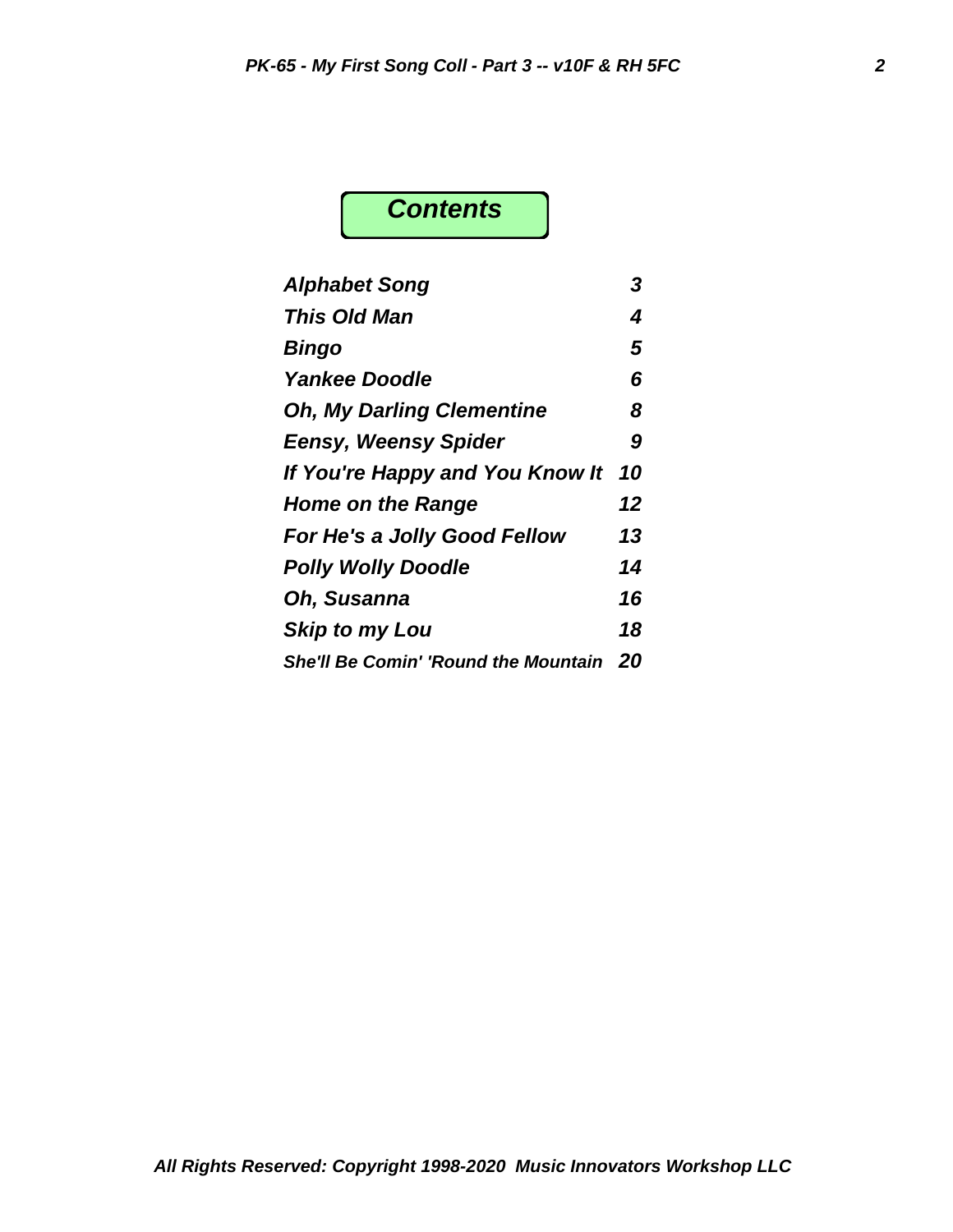# *Alphabet Song*

*Traditional American School Song*



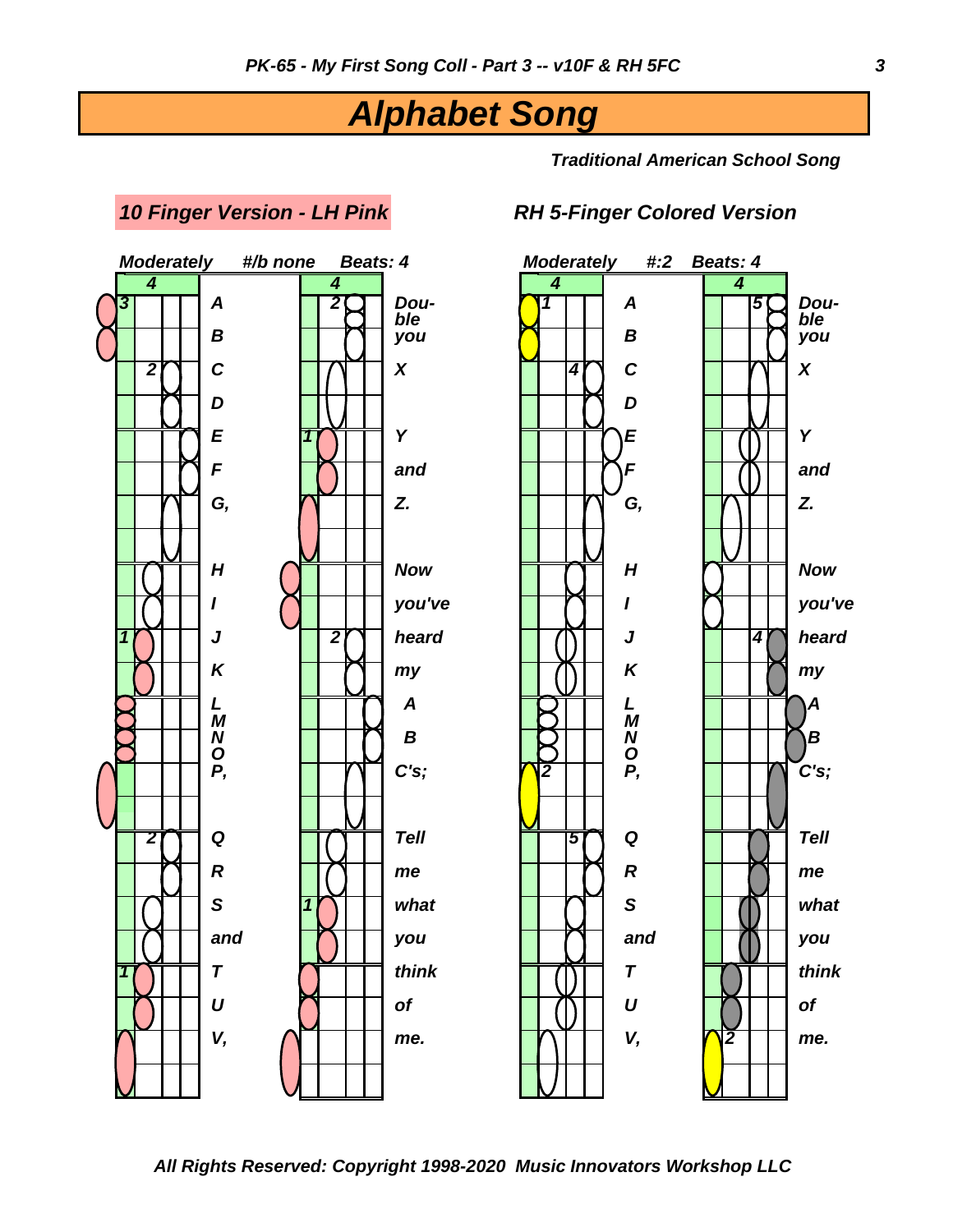### *This Old Man*

*English Children's Game* 



### *10 Finger Version - LH Pink RH 5-Finger Colored Version*

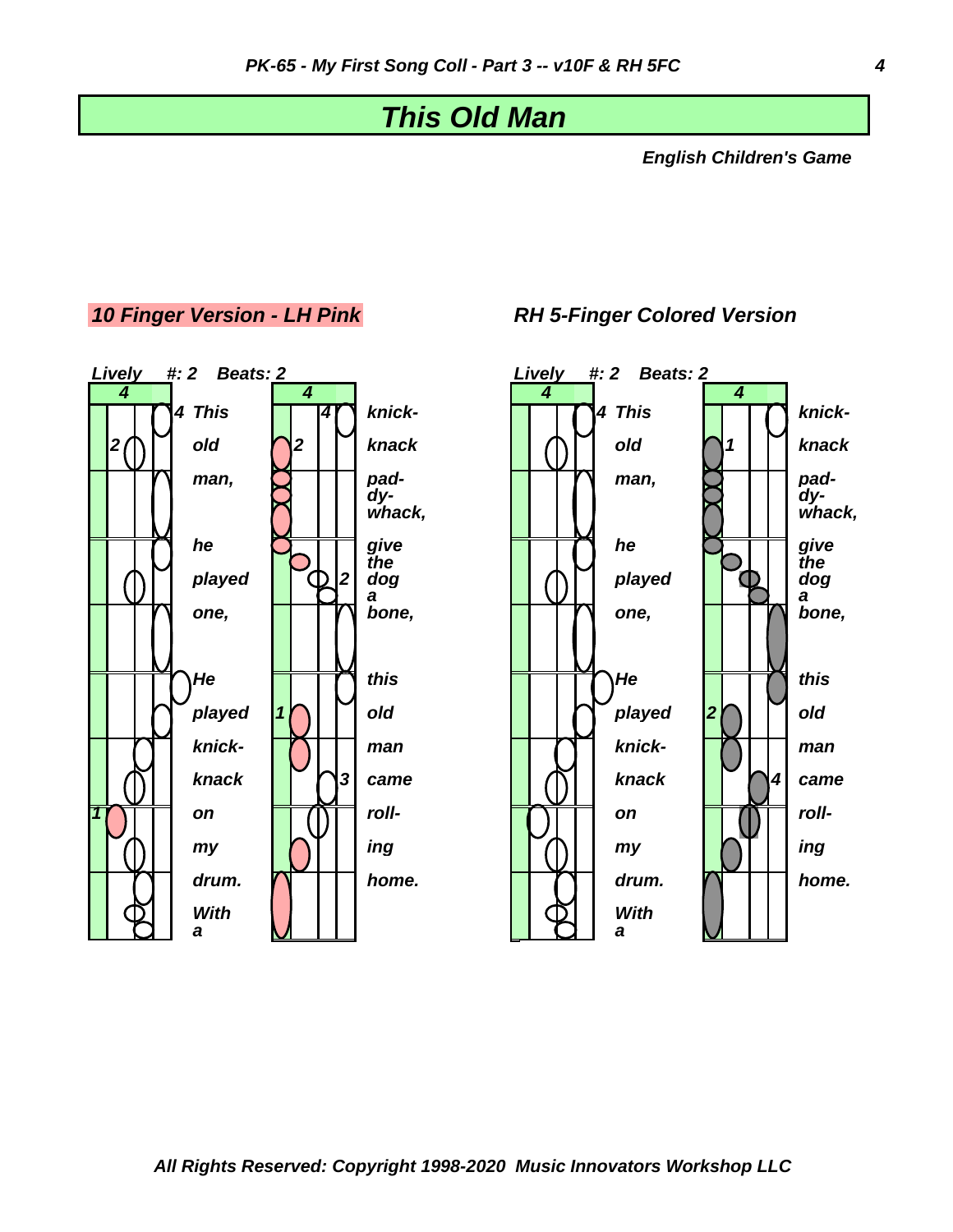### *Bingo*

*10 Finger Version - LH Pink RH 5-Finger Colored Version*



*Traditional Game Song*

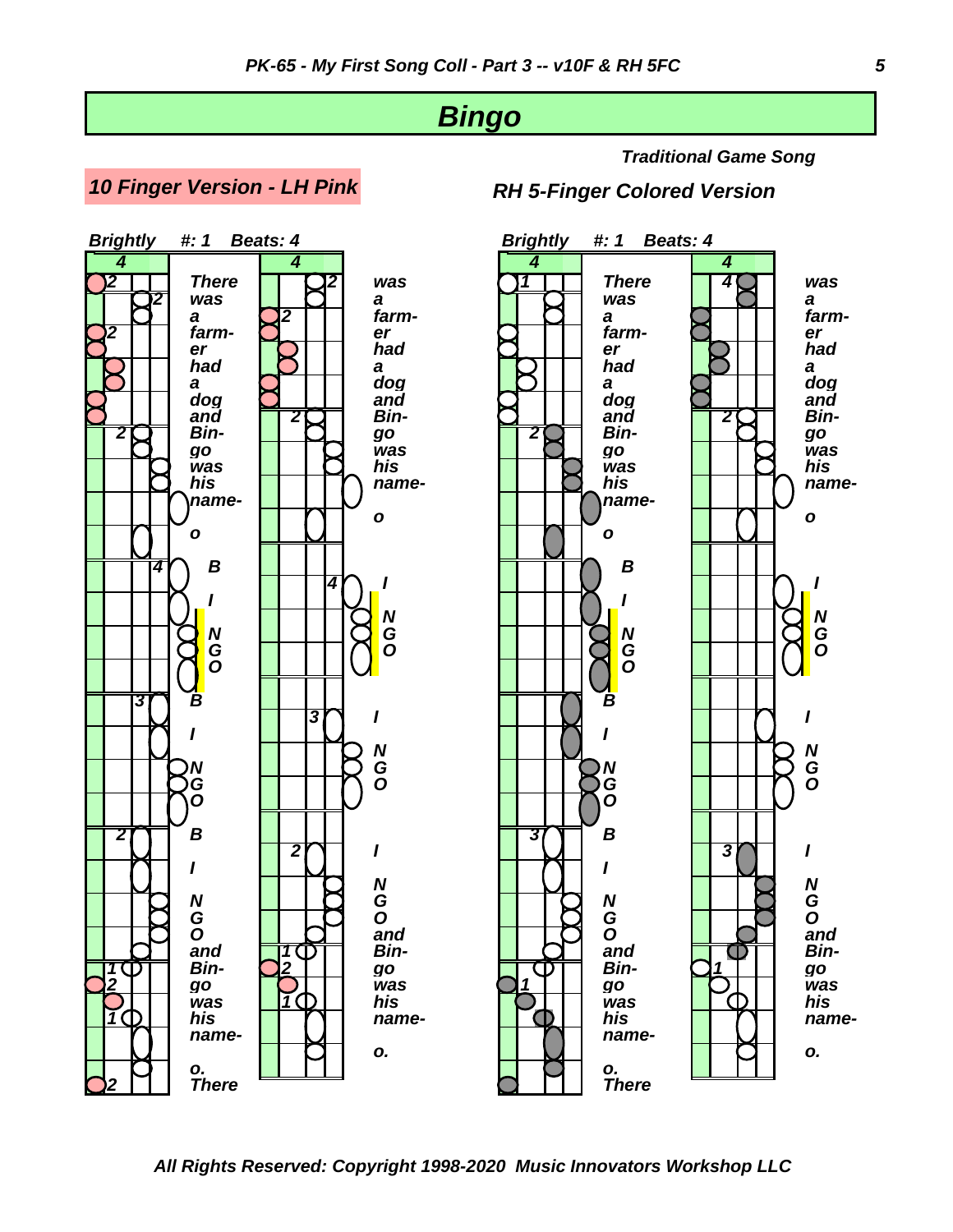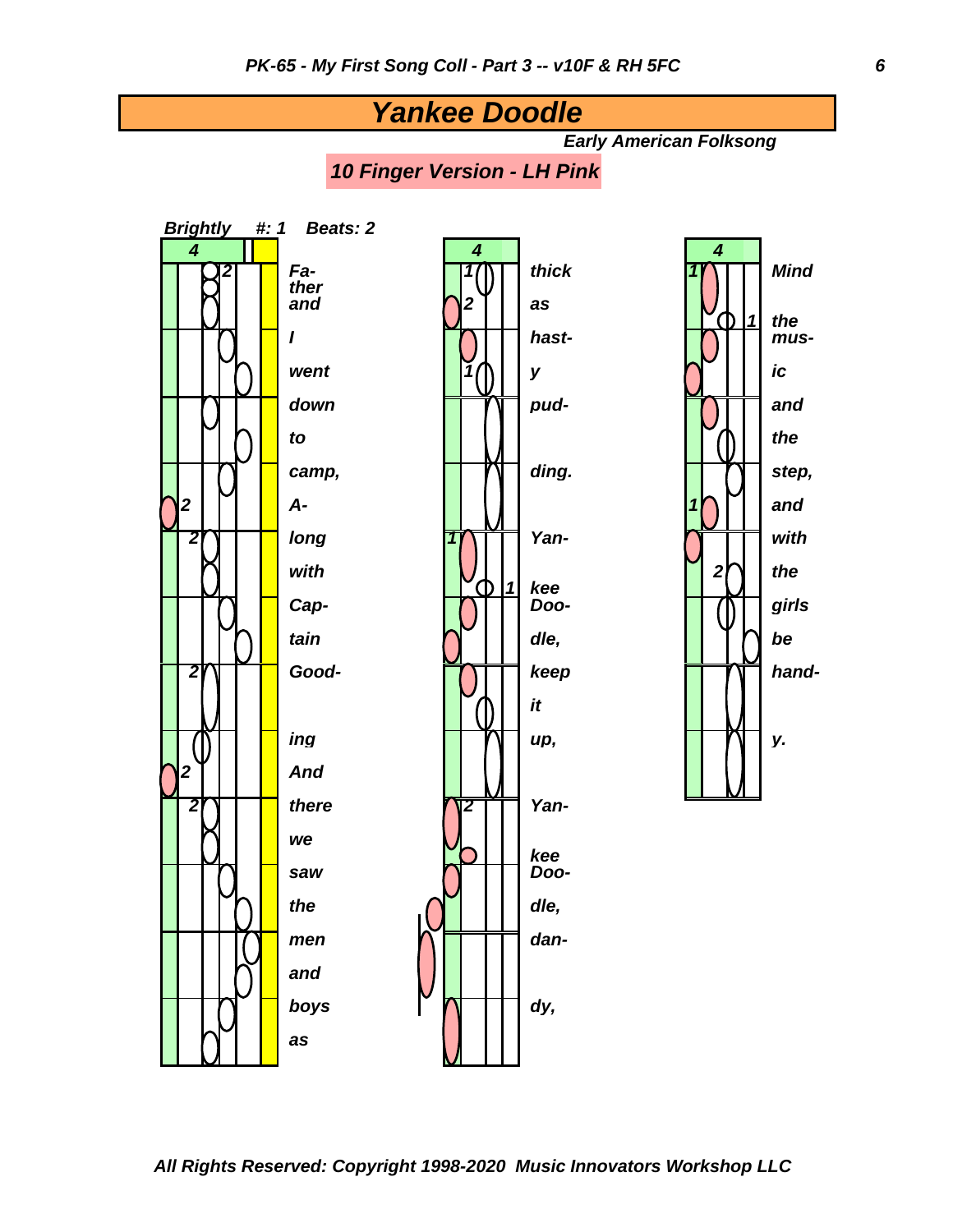### *Yankee Doodle*

*Early American Folksong*

*RH 5-Finger Colored Version*

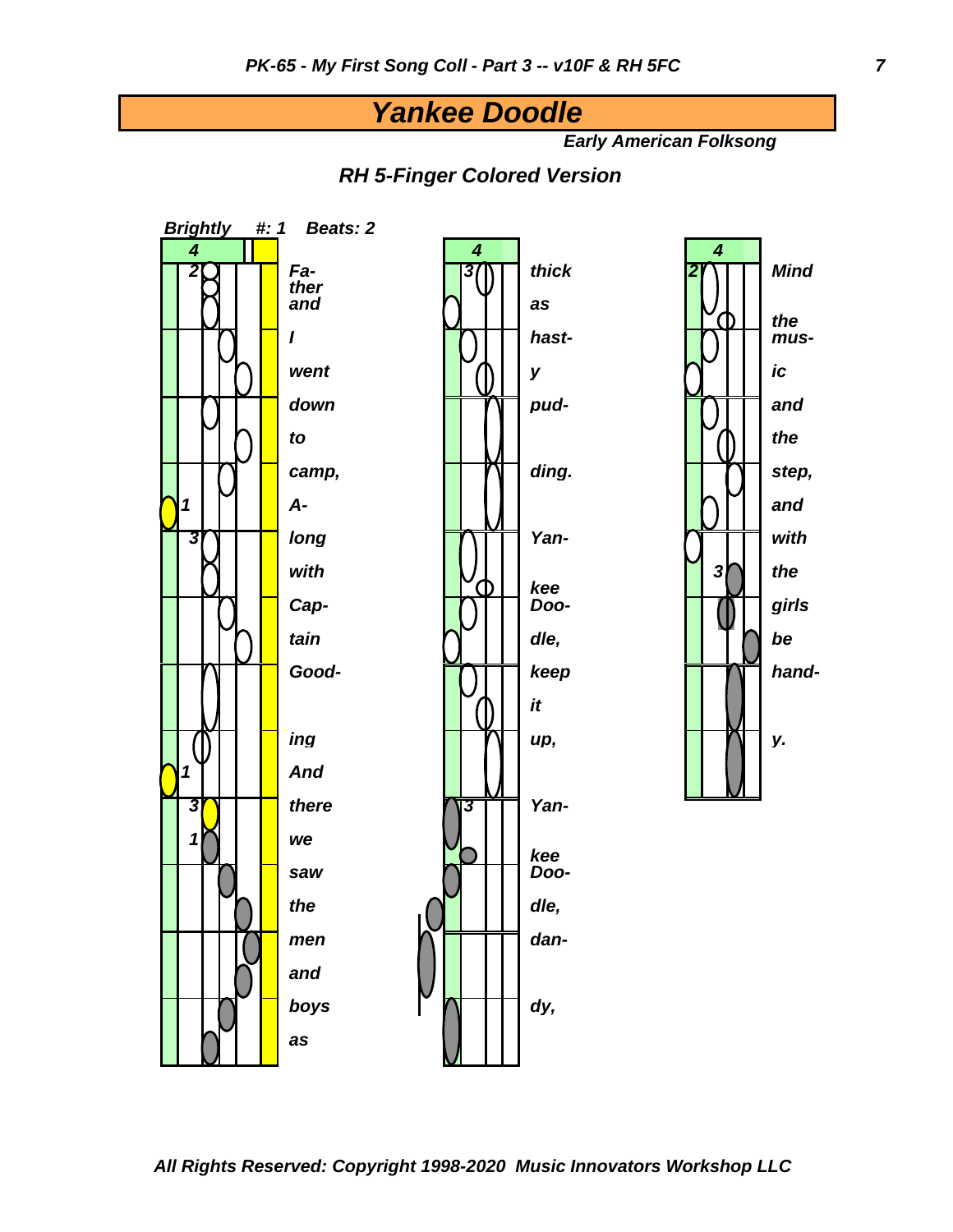### *Oh, My Darling Clementine*

*American Mining Song*

*10 Finger Version - LH Pink RH 5-Finger Colored Version*



*All Rights Reserved: Copyright 1998-2020 Music Innovators Workshop LLC*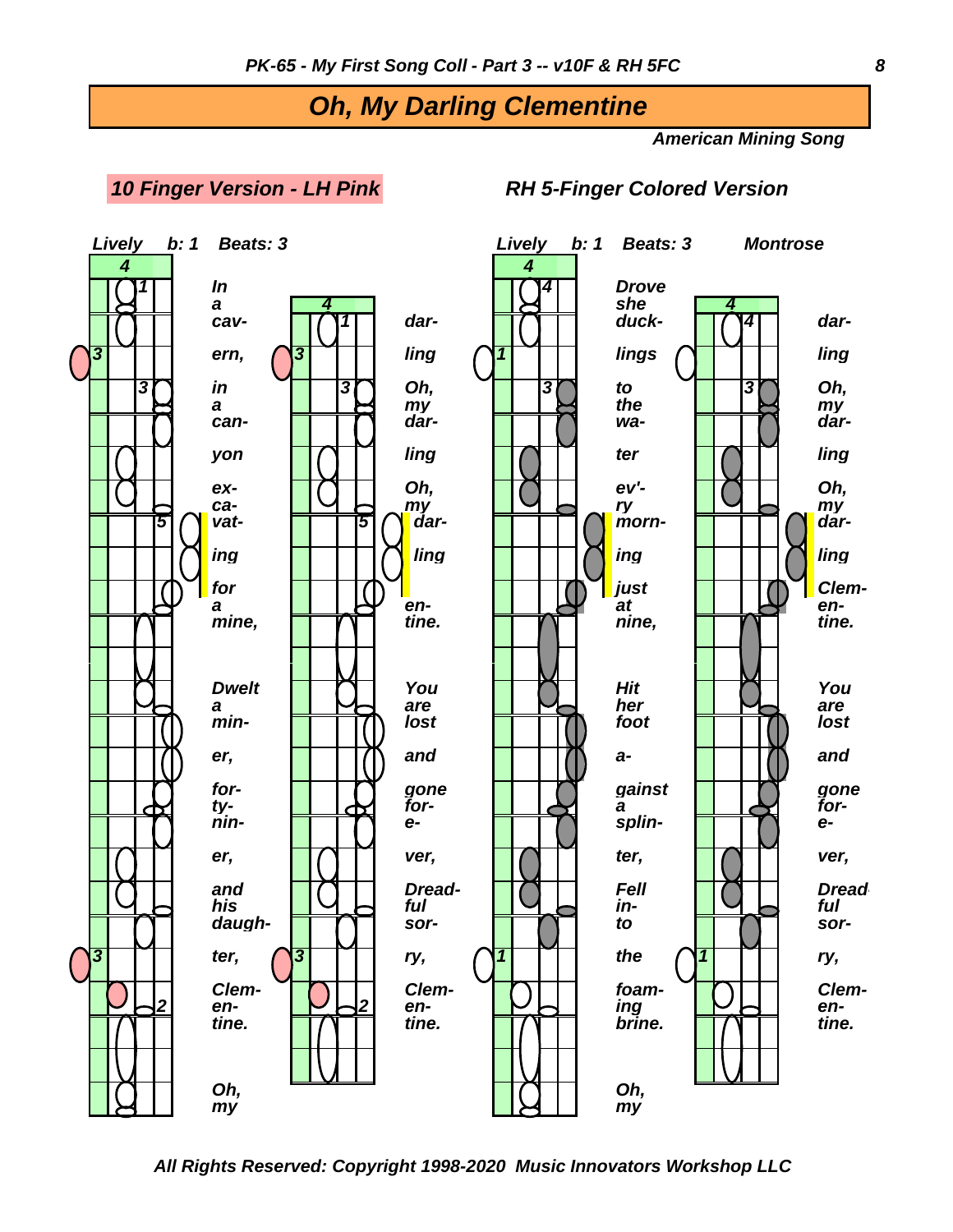### *Eensy, Weensy Spider*

*North Carolina Children's Song*



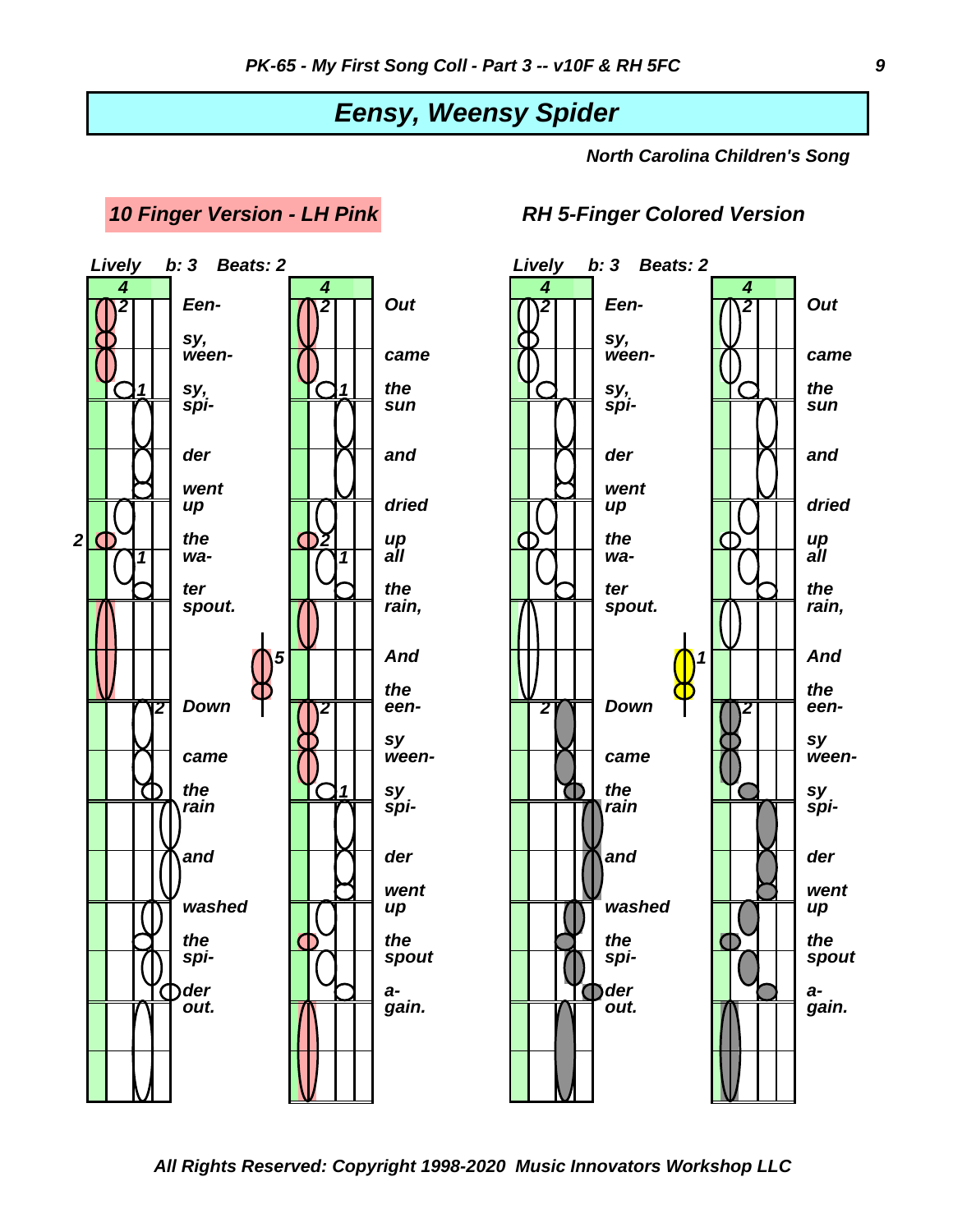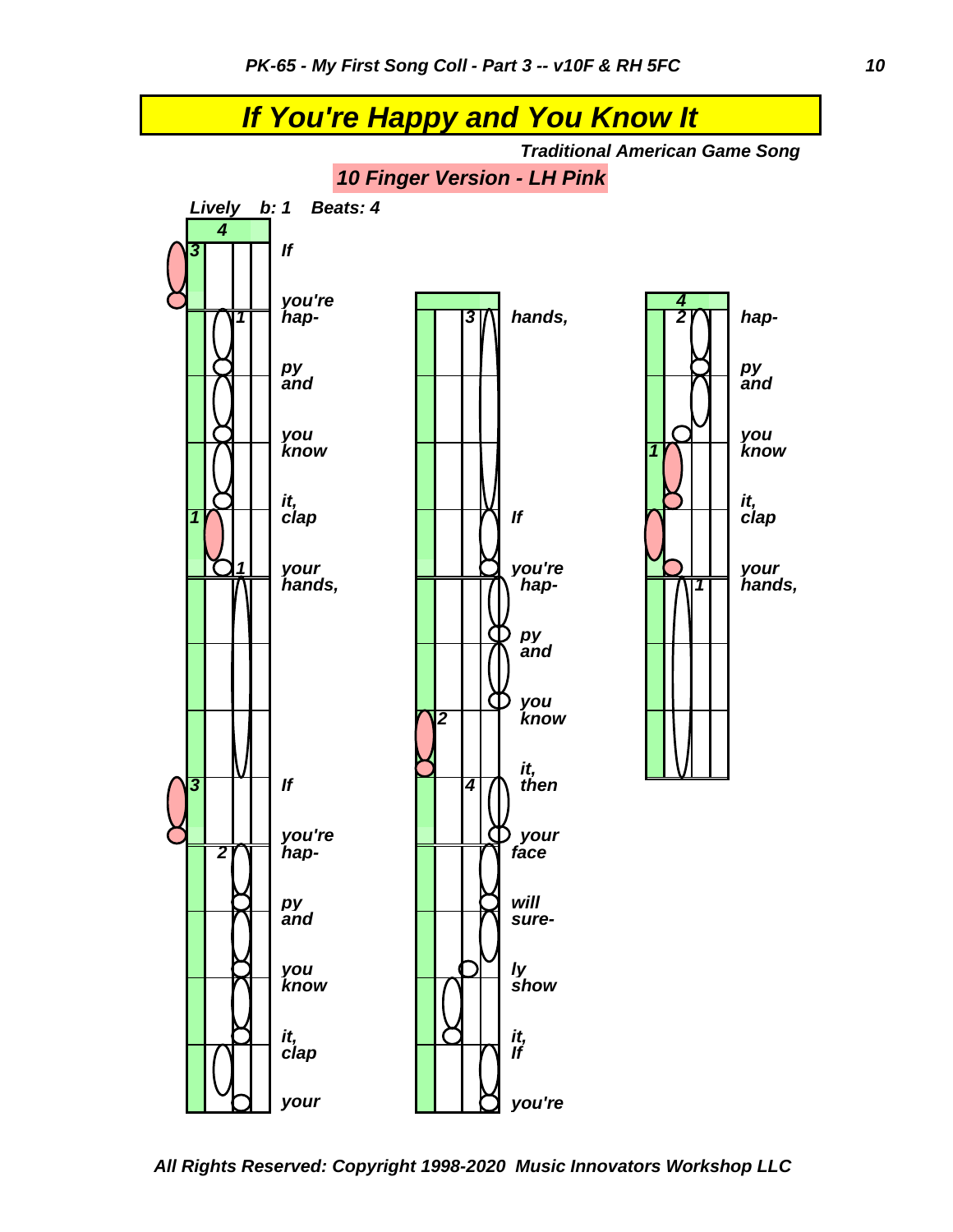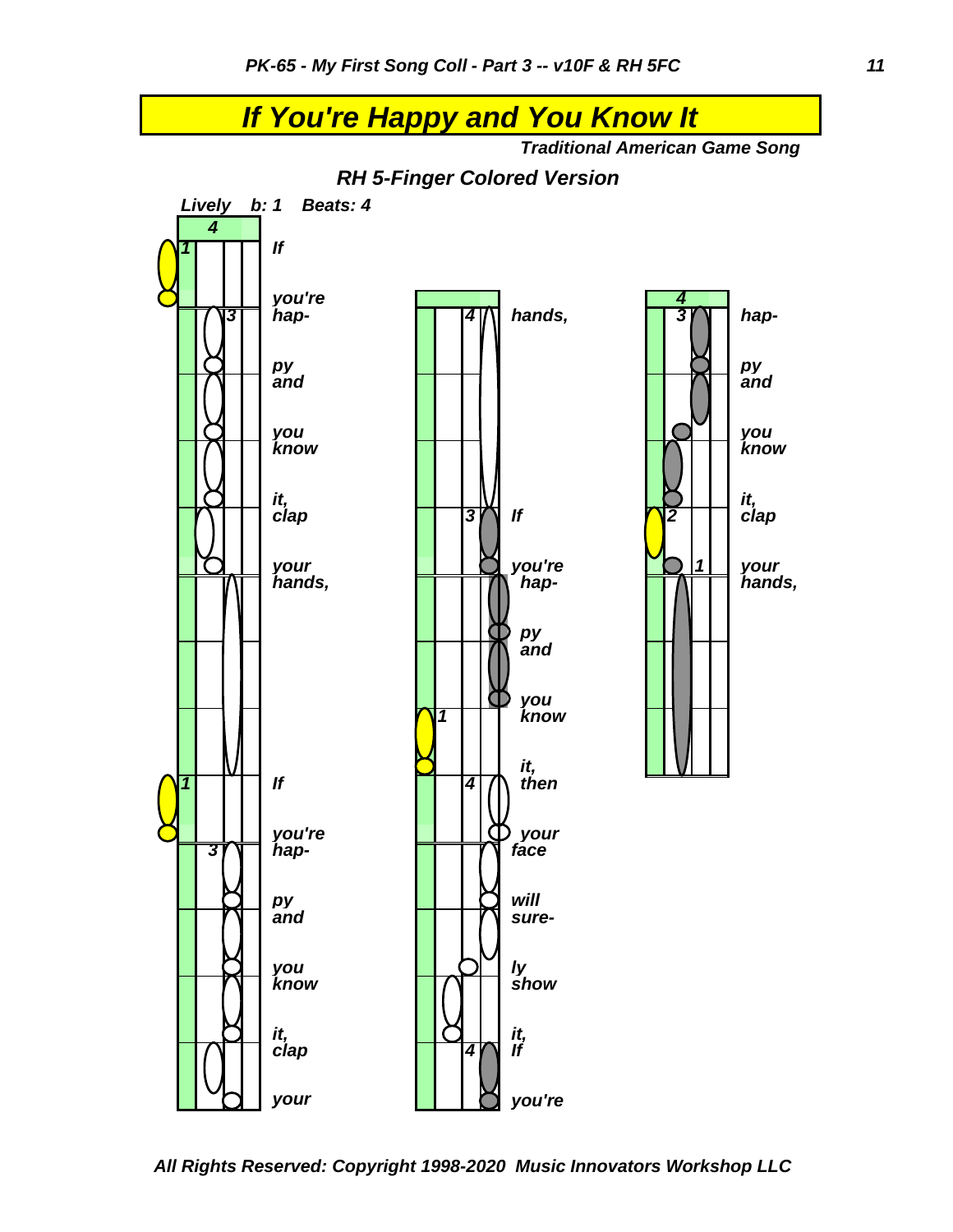# *Home on the Range - Chorus*



### *10 Finger Version - LH Pink RH 5-Finger Colored Version*



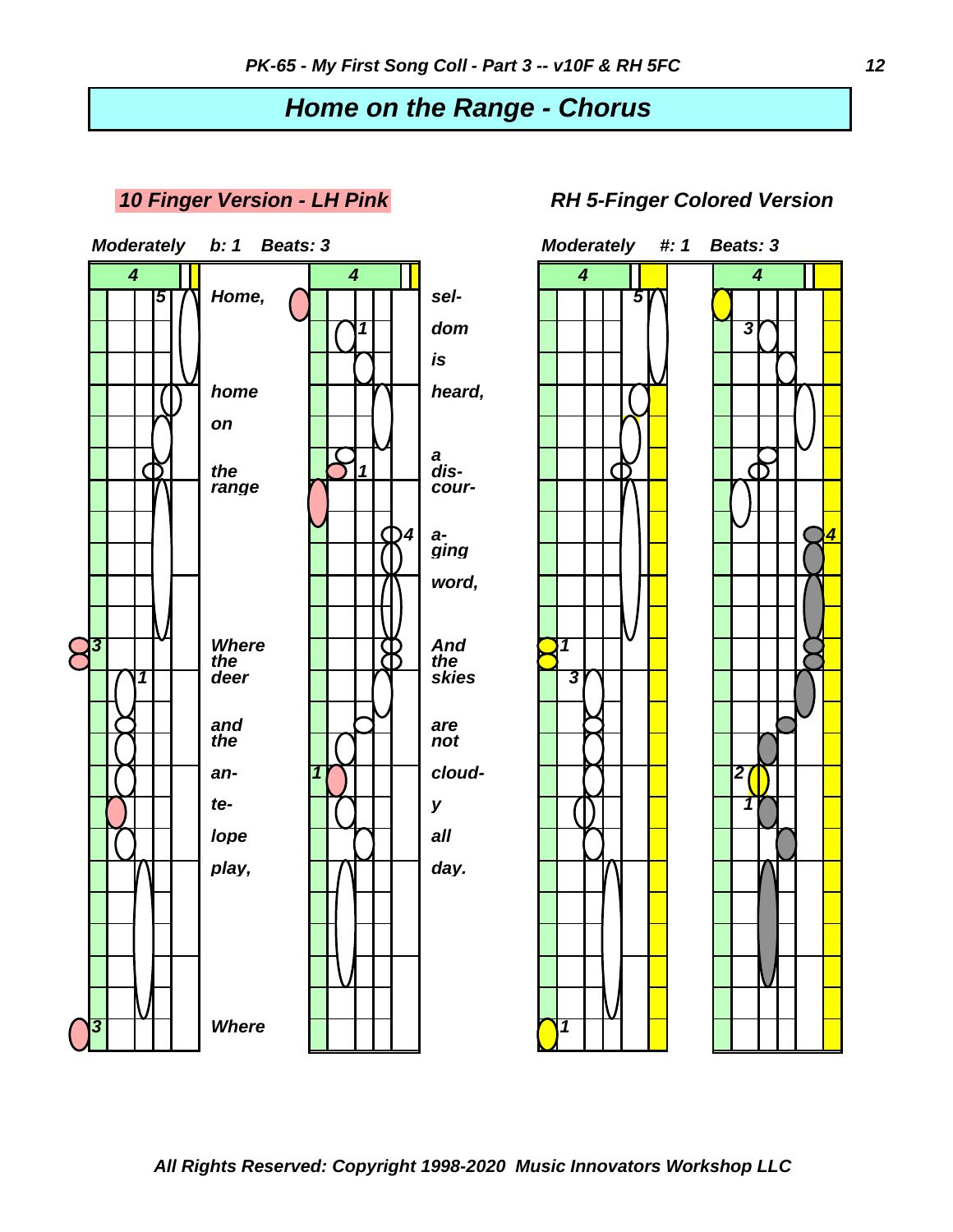### *For He's a Jolly Good Fellow*

*Traditional British Song*

### *10 Finger Version - LH Pink RH 5-Finger Colored Version*

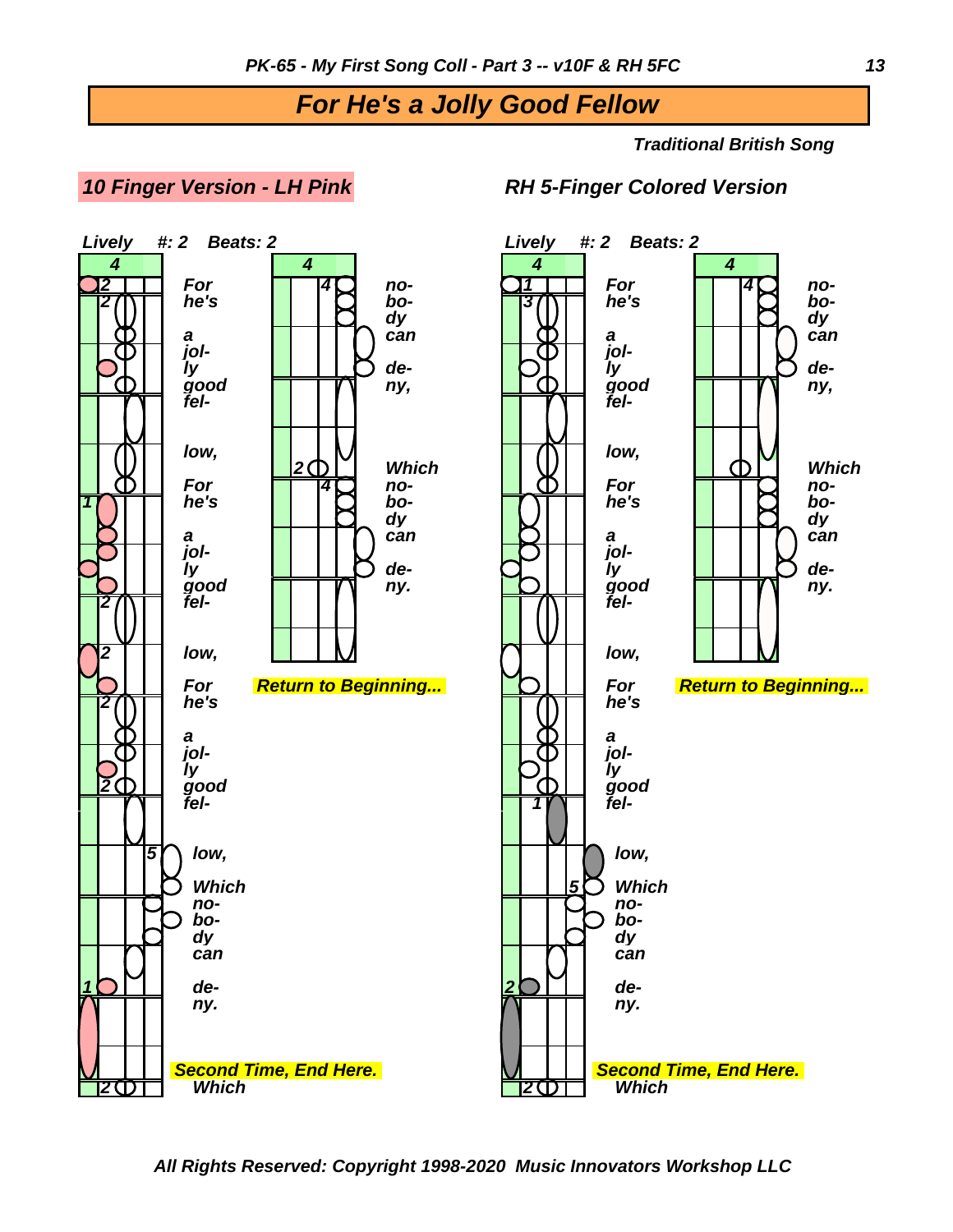### *Polly Wolly Doodle*

*Traditional American Minstrel Song*

### *10 Finger Version - LH Pink*

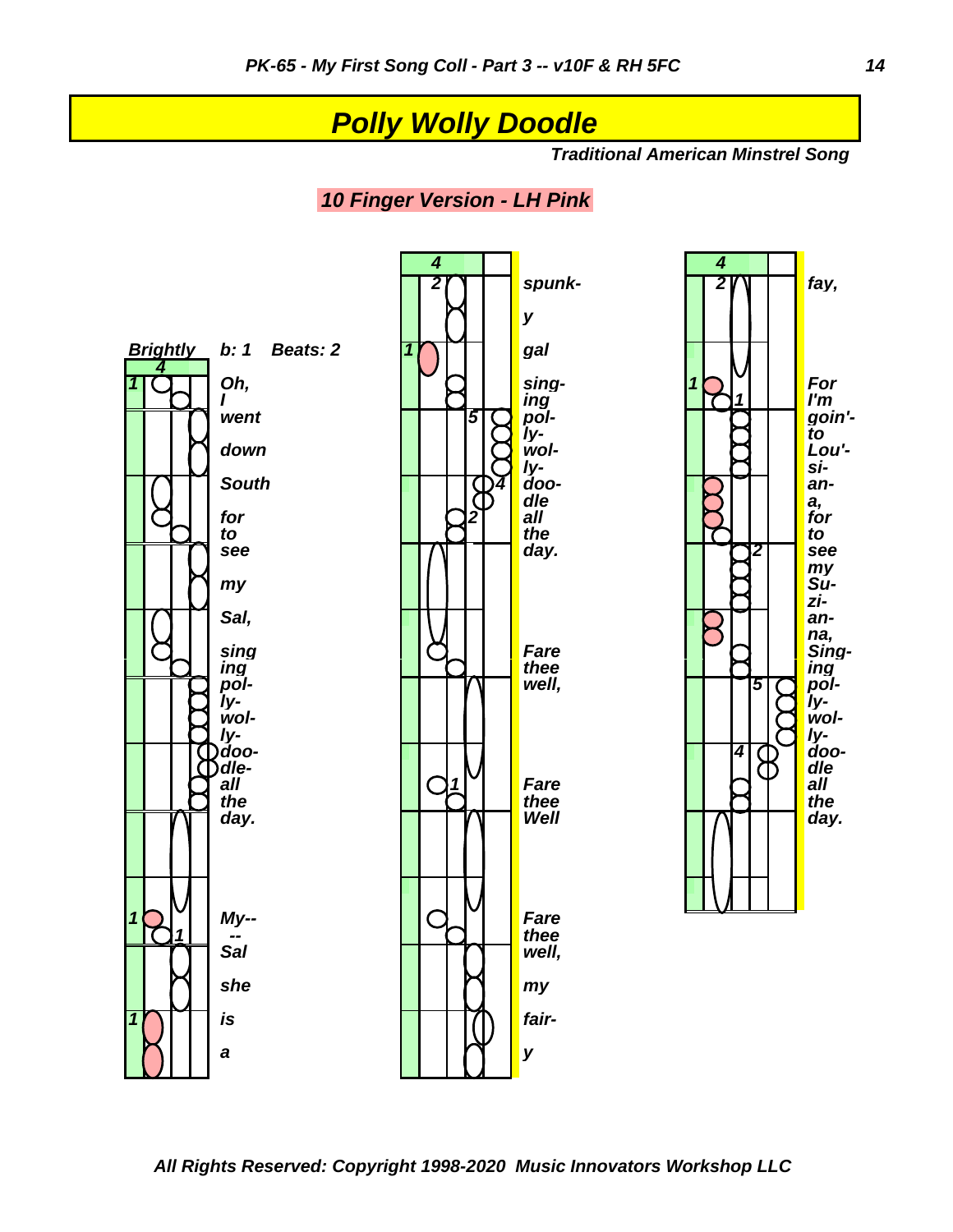### *Polly Wolly Doodle*

*Traditional American Minstrel Song*



*RH 5-Finger Colored Version*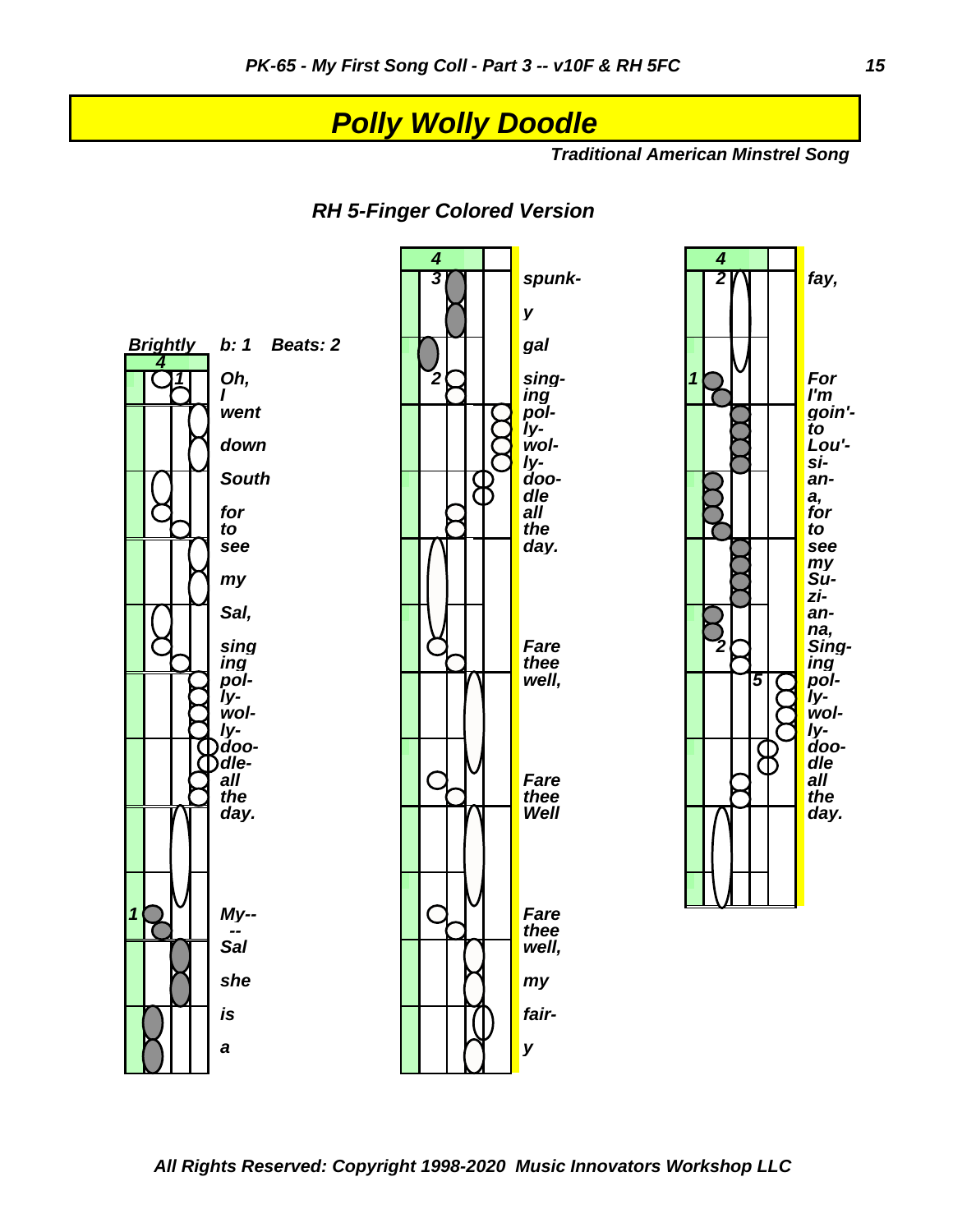# *Oh, Susanna*

*Stephen C. Foster*

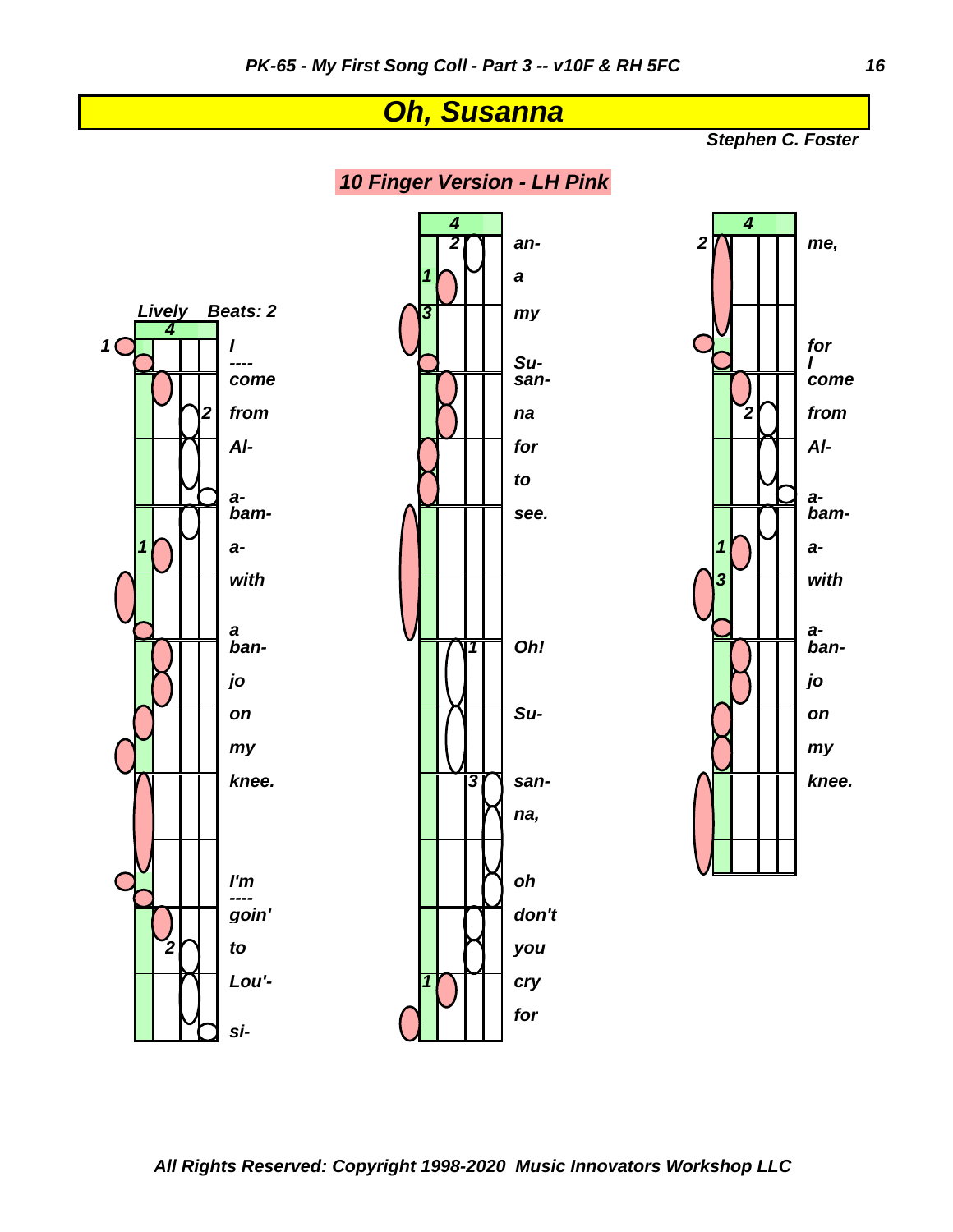## *Oh, Susanna*

*Stephen C. Foster*





*a*

*to*

*na,*

*1 for*

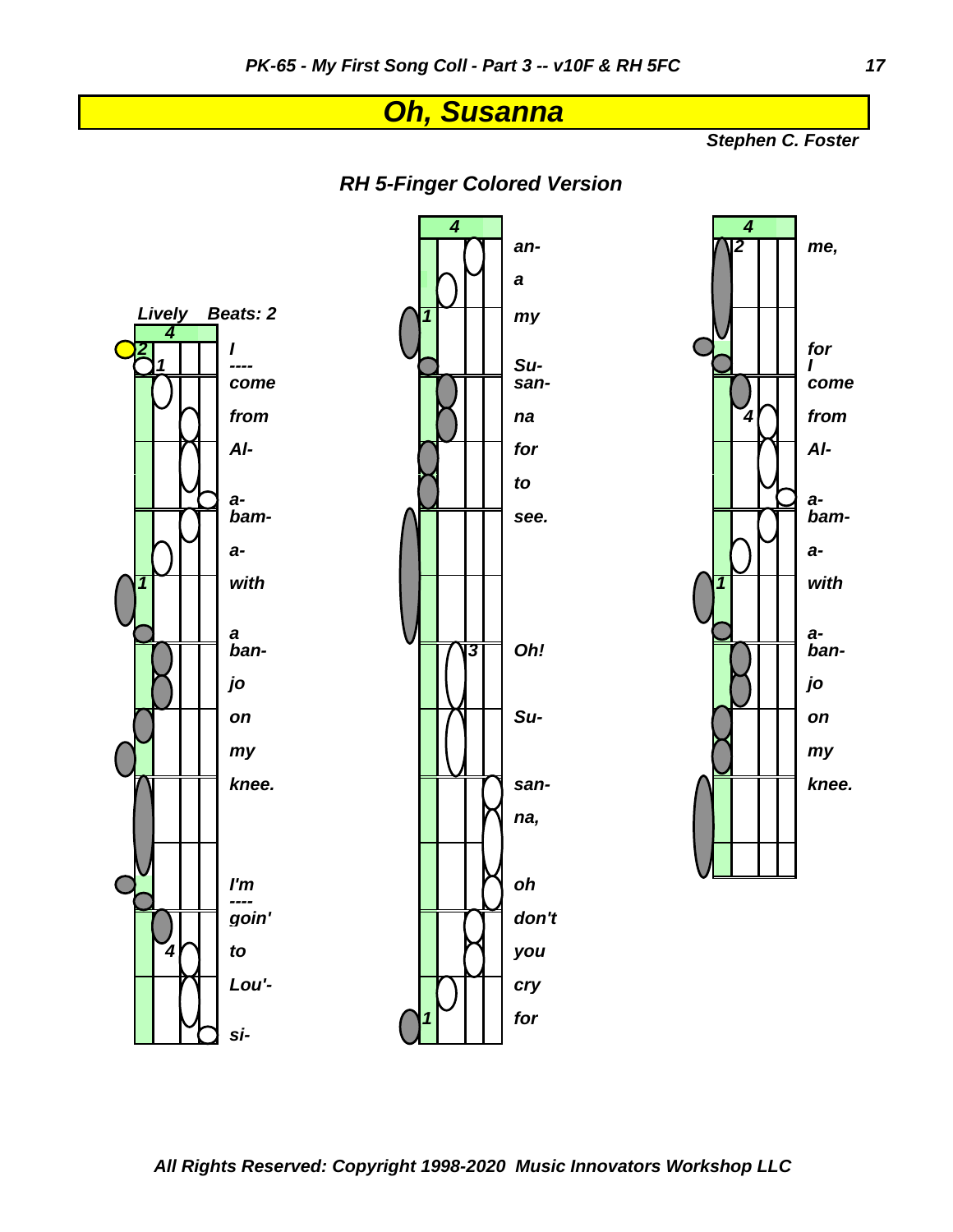### *Skip to my Lou*

*Traditional American Game Song*

*10 Finger Version - LH Pink*



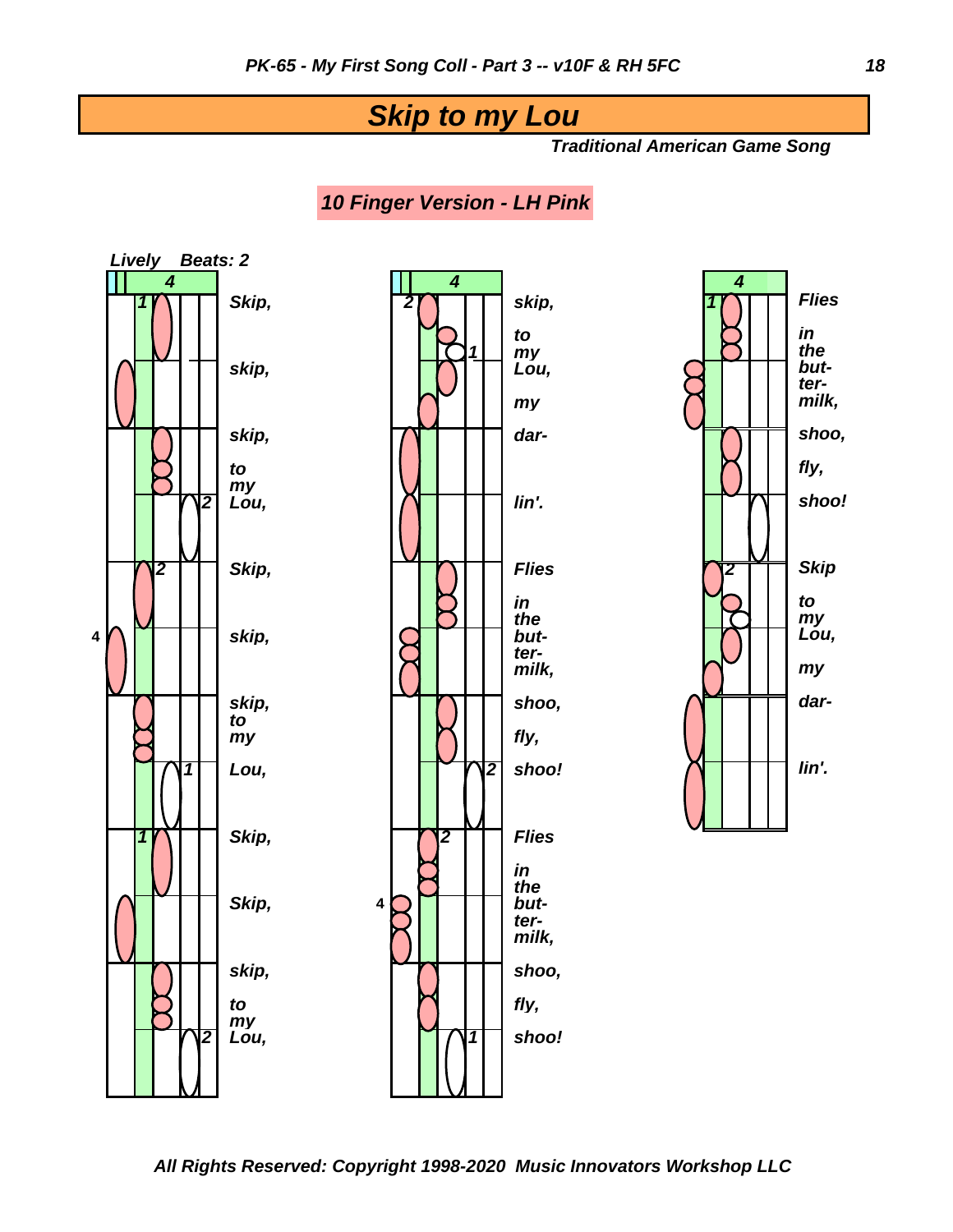### *Skip to my Lou*

*Traditional American Game Song*



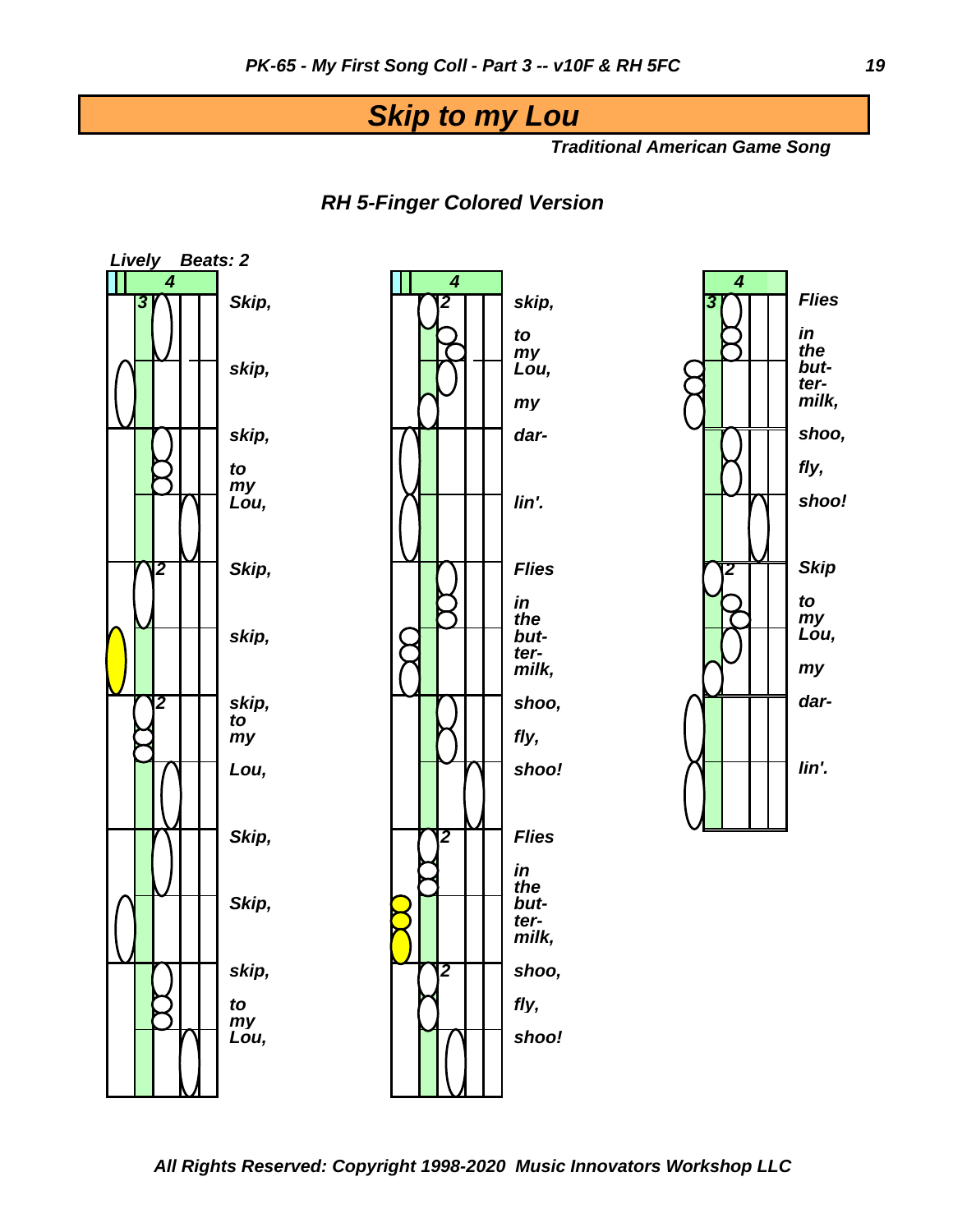## *She'll Be Comin' 'Round the Mountain*

*Western American Folksong*

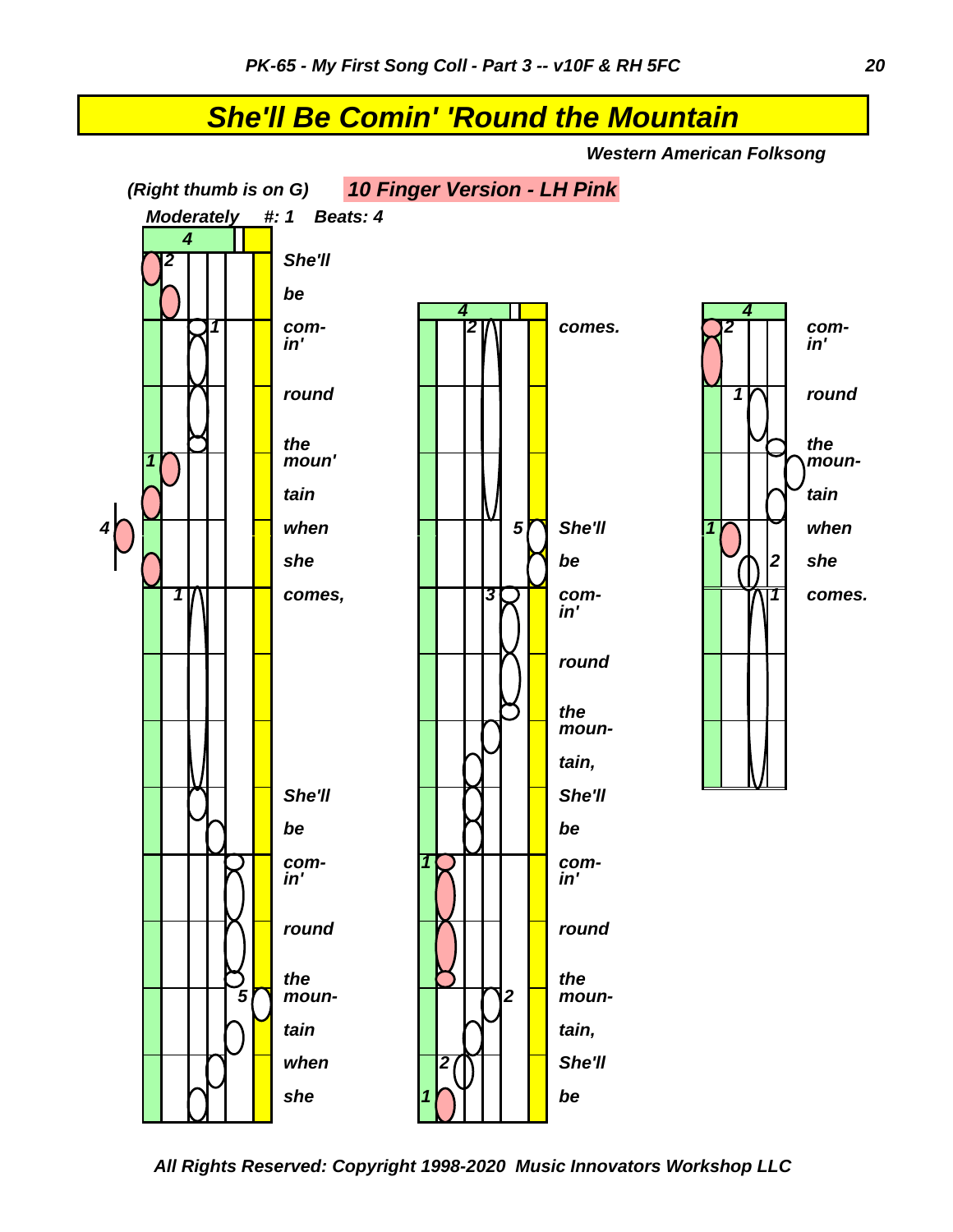## *She'll Be Comin' 'Round the Mountain*

*Western American Folksong*

*RH 5-Finger Colored Version*